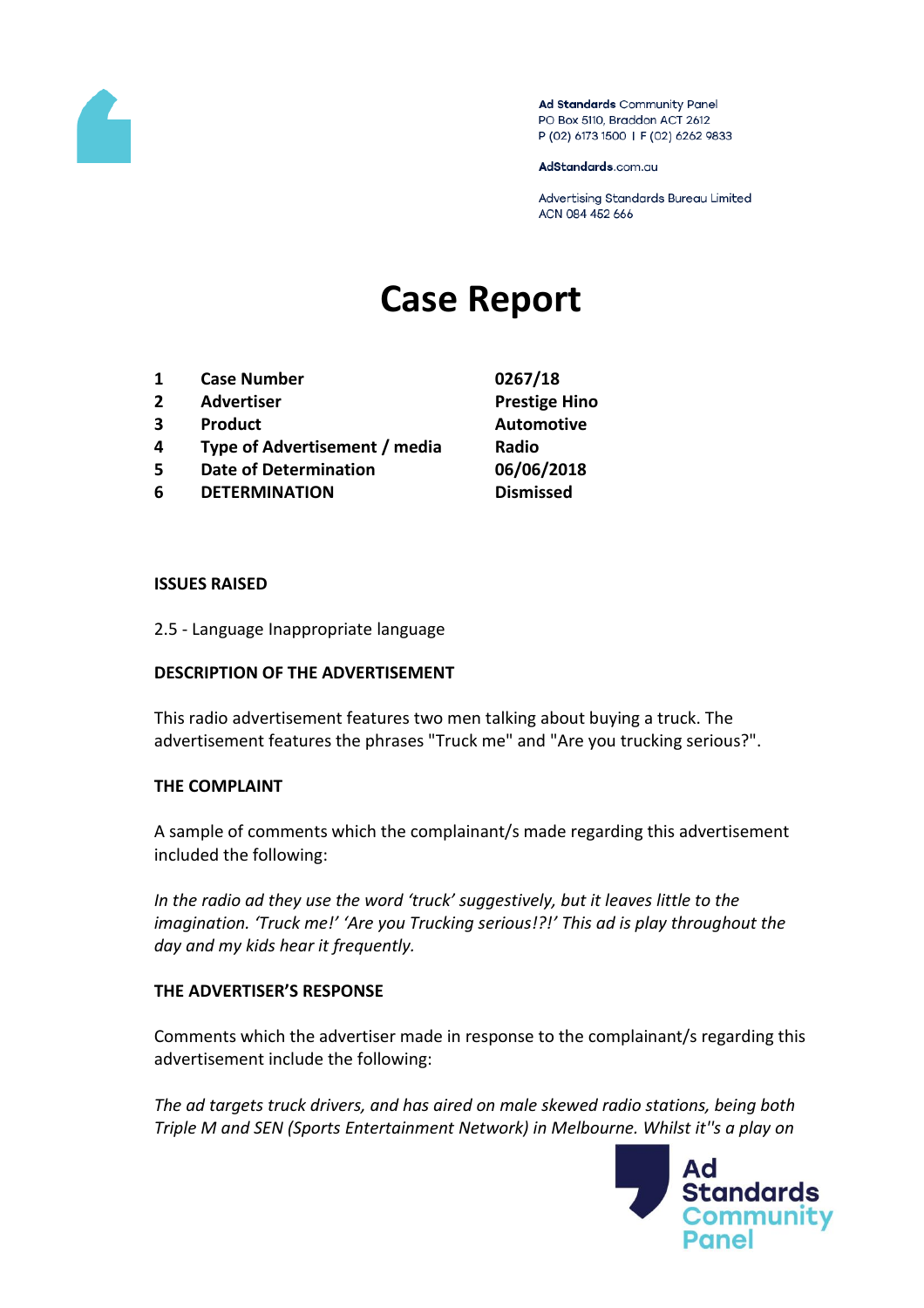

*words I believe he is not trying to offend the listening audience he is simply having a go at himself as he has not done his homework when it comes to the truck buying process.*

*In regards to the tag line, Are you trucking serious, then truck right with Prestige Hino, this line is used across the clients various collateral, for example stickers, coasters, tshirts and the like.*

## **THE DETERMINATION**

The Ad Standards Community Panel (the "Panel") considered whether this advertisement breaches Section 2 of the AANA Code of Ethics (the "Code").

The Panel noted the complainant's concern that the advertisement uses the word "truck" suggestively, but the implication of "fuck" is clear.

The Panel viewed the advertisement and noted the advertiser's response.

The Panel considered whether the advertisement was in breach of Section 2.5 of the Code. Section 2.5 of the Code states: "Advertising or Marketing Communications shall only use language which is appropriate in the circumstances (including appropriate for the relevant audience and medium). Strong or obscene language shall be avoided".

The Panel noted that this radio advertisement features two men talking about buying a truck. The advertisement features the phrases "Truck me" and "Are you trucking serious?"

The Panel noted the complainant's concern that the advertisement implies the word "fuck" and is inappropriate for children.

The Panel noted that the men in the advertisement do not use the word "fuck" or "fucking" but instead use variations of the word "truck" and "trucking" in place of where they may otherwise use stronger language.

The Panel considered that the men in the advertisement talk about the vehicle before the words "truck" or "trucking" are heard, and it is clear what the advertisement relates to.

The Panel noted the advertiser's response that "Are you trucking serious, then truck right with Prestige Hino" is a slogan used across their various promotional material.

The Panel noted it had previously considered similar language in case 0371/13 in which: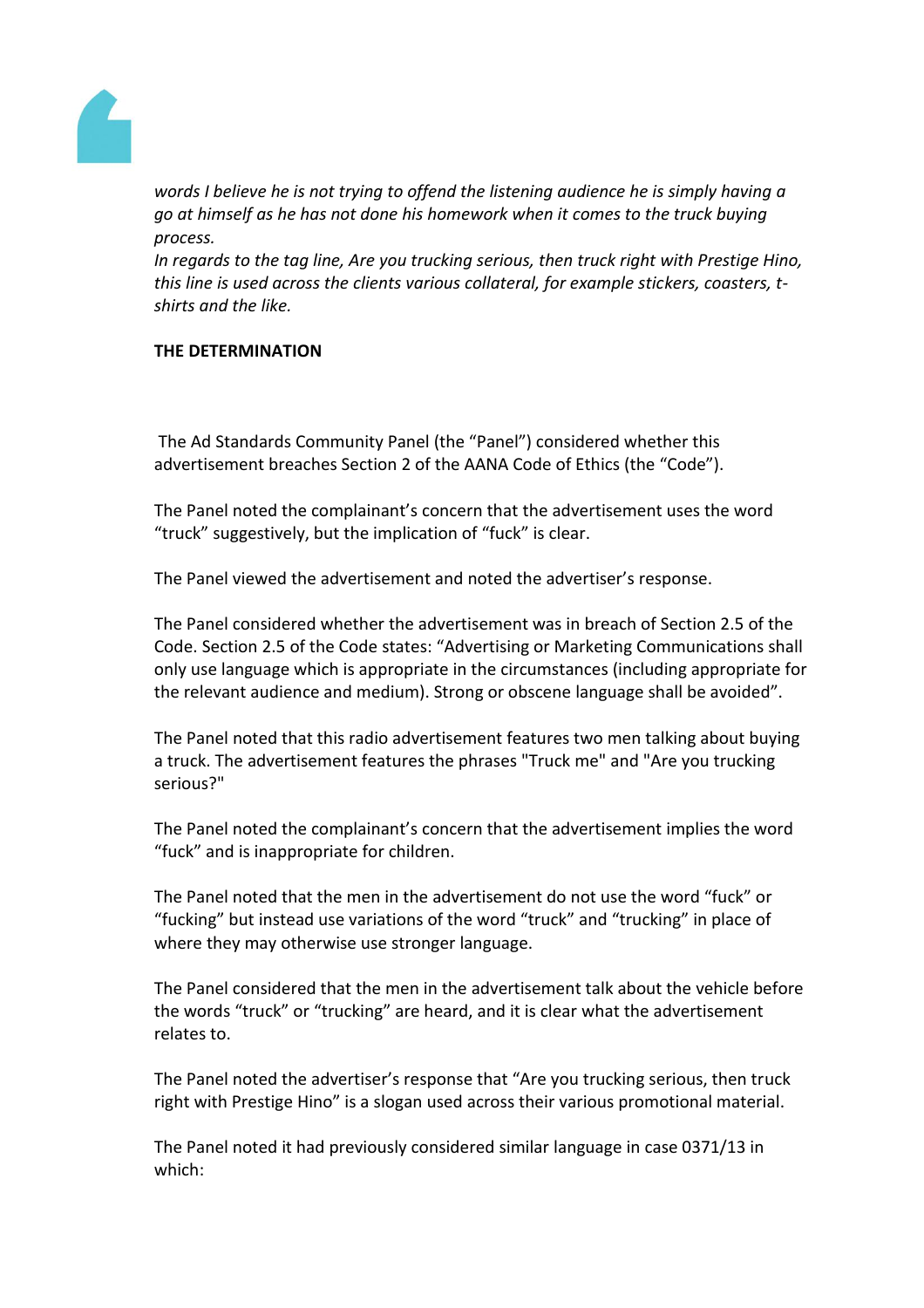

"The Board accepted that the term "Fuck" would be considered offensive by some members of the community however the Board considered that the term is not blatantly used and that the replacement is a double entendre that would be understood by the intended audience and likely to be considered comedic in its representation

The Board considered that the context in which the phrase is used is not aggressive, threatening or demeaning, and that although the term "truck and truckin" is suggestive of the words "fuck and fucking," the word "fuck? is not used and the term "truck" when used in this manner is not strong or obscene and that the use of the term is not inappropriate in this instance."

Consistent with this previous determination, the Panel noted that based on the absence of audible, offensive language the wording used in the advertisement is unlikely to be considered strong or obscene by most members of the community.

The Panel considered that the advertisement did not use strong, obscene or inappropriate language and determined that the advertisement did not breach Section 2.5 of the Code.

Finding that the advertisement did not breach the Code on other grounds, the Panel dismissed the complaint.